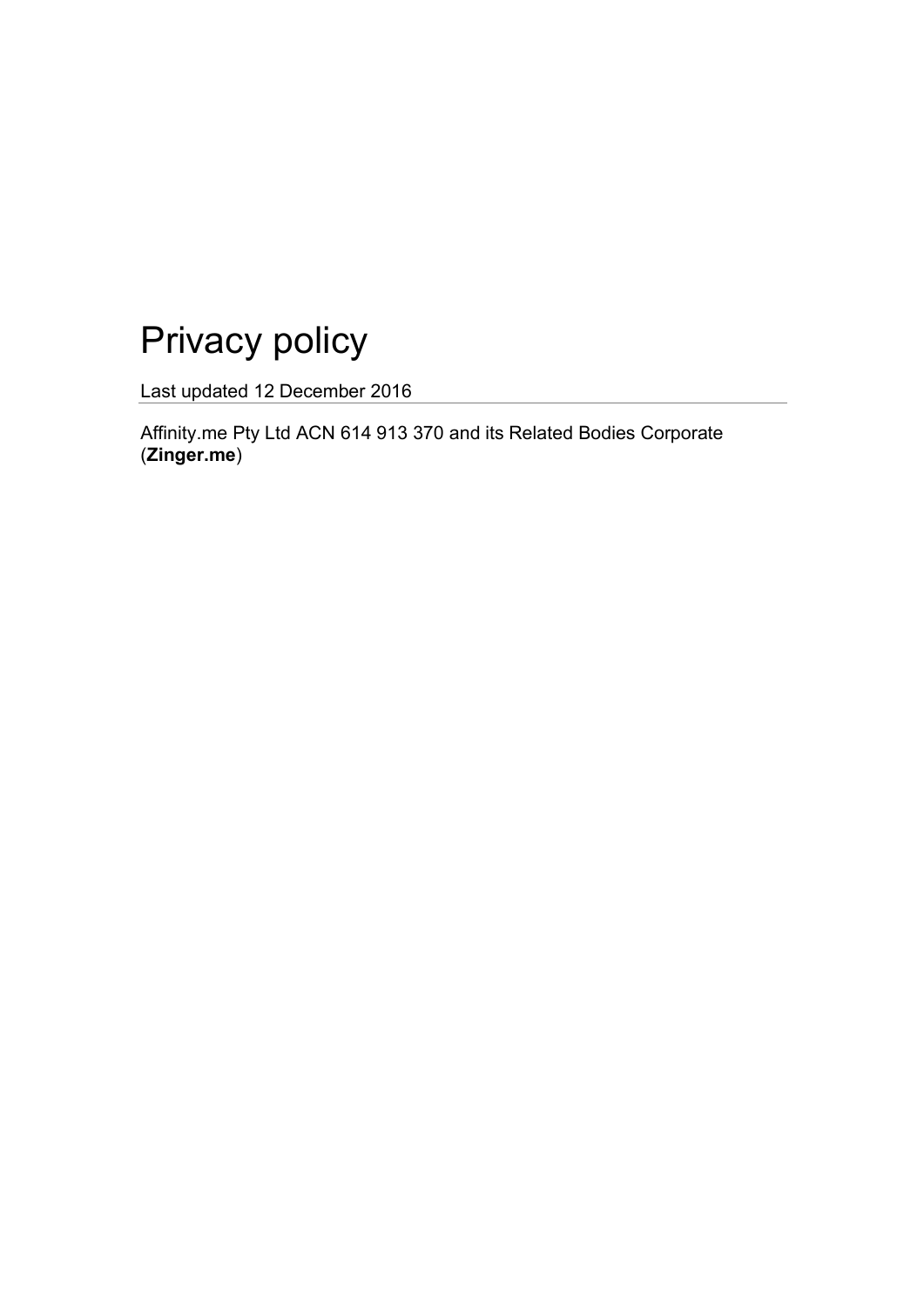In this Privacy Policy, the expressions "Zinger.me", "we", "us" and "our" are a reference to Zinger.me ACN 614 913 370 and its Related Bodies Corporate (as defined by the provisions of the *Corporations Act 2001* (Cth)).

This Privacy Policy applies to personal information collected by us.

The purpose of this Privacy Policy is to generally inform people of:

- how and when we collect personal information;
- how we use and disclose personal information;
- how we keep personal information secure, accurate and up-to-date;
- how an individual can access and correct their personal information; and
- how we will facilitate or resolve a privacy complaint.

If you have any concerns or complaints about the manner in which your personal information has been collected, used or disclosed by us, we have put in place an effective mechanism and procedure for you to contact us so that we can attempt to resolve the issue or complaint. Please see section 12 for further details.

If you have any concerns or questions, please contact us and our privacy officer at help@zinger.me or write to us at GPO Box 250, Brisbane Queensland 4001 Australia and our privacy officer will then attempt to resolve the issue*.*

We recommend that you keep this information for future reference.

# **1. What is personal information?**

The *Privacy Act 1988* (Cth) defines "personal information" to mean any information or an opinion about an identified individual, or an individual who is reasonably identifiable:

- whether the information or opinion is true or not; and
- whether the information or opinion is recorded in a material form or not.

# **2. The kinds of personal information collected, used and disclosed by Zinger.me**

We will only use or disclose your personal information for the primary purposes for which it was collected or as consented to by you.

At or around the time we collect personal information from you, we will endeavour to provide you with a notice which details how we will use and disclose that specific information.

We set out some common collection, use and disclosure instances in the table below.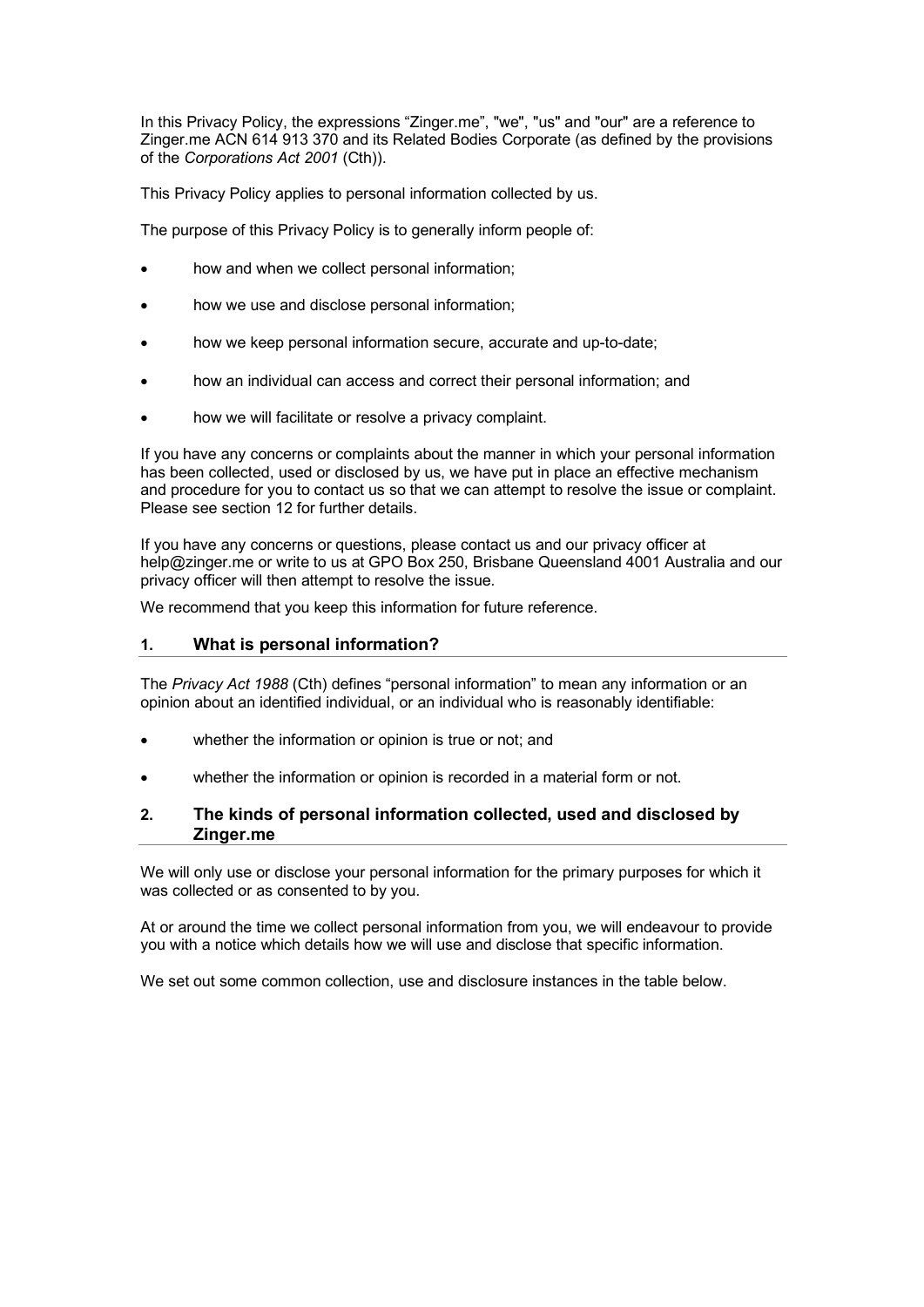| Purpose                                     | Type of Information                                                                                                                                                                                                                                                                                                                                                                                                                                                                                                                                                                                                                                                                                                                                                                                                                                                                                                                                                                                                     | Uses                                                                                                                                                                                                                                                                                                                                                                                                                                                                                                                                                                                                                                                                                                                                                                                                                                                                                                                                                                            | <b>Disclosures</b>                                                                                                                                                                                                                                                                                                                                                                                                                                                                                                                                                                                     |
|---------------------------------------------|-------------------------------------------------------------------------------------------------------------------------------------------------------------------------------------------------------------------------------------------------------------------------------------------------------------------------------------------------------------------------------------------------------------------------------------------------------------------------------------------------------------------------------------------------------------------------------------------------------------------------------------------------------------------------------------------------------------------------------------------------------------------------------------------------------------------------------------------------------------------------------------------------------------------------------------------------------------------------------------------------------------------------|---------------------------------------------------------------------------------------------------------------------------------------------------------------------------------------------------------------------------------------------------------------------------------------------------------------------------------------------------------------------------------------------------------------------------------------------------------------------------------------------------------------------------------------------------------------------------------------------------------------------------------------------------------------------------------------------------------------------------------------------------------------------------------------------------------------------------------------------------------------------------------------------------------------------------------------------------------------------------------|--------------------------------------------------------------------------------------------------------------------------------------------------------------------------------------------------------------------------------------------------------------------------------------------------------------------------------------------------------------------------------------------------------------------------------------------------------------------------------------------------------------------------------------------------------------------------------------------------------|
| User account<br>registration<br>and profile | Personal information: Such as your name, company<br>name, email address, phone number and other contact<br>details, username and password, geographic location,<br>personal biography and any other information you provide to<br>Zinger.me.<br>Sensitive information: Your gender identity.<br>$\bullet$<br>Social content: Your basic profile and publicly-shared<br>$\bullet$<br>content from social networks you opt to connect to<br>Zinger.me - including your username, profile picture,<br>homepage link, videos, music, pictures, posts and other<br>information pertaining to your social profiles that is within the<br>public domain.<br>Device Information: We automatically collect information<br>$\bullet$<br>about your device or browser, such as your internet protocol<br>(IP) address, browser type and language, device information<br>(including mobile device identifier provided by your operating<br>system, operating system and version), and (if enabled on<br>your device) location data. | • Personal information and sensitive information:<br>To create and display your profile to other users.<br>We use your email address as your username/login<br>and if you forget your password; also to recommend<br>other users who might know you.<br>Some profile information (such as your email<br>$\circ$<br>address, phone number, sensitive information, and<br>date of birth) is marked as private and will not be<br>shown publicly, but will be used in our<br>recommendation engine, including to recommend<br>people who might know you.<br>• Geographic location: At your option, to show you<br>other users who are close by so that you can arrange<br>to meet up.<br>• Social content: To auto- generate your user profile so<br>that others can see your posts, photos (Instagram),<br>videos (YouTube) and tweets (Twitter), music you are<br>listening to (Spotify).<br>• Sentiment: To help improve our recommendation<br>quality and matching algorithms. | • Personal information, geographic<br>location, social content and sentiment:<br>o Other than profile information marked<br>as private, to display your profile to our<br>other users and connect you with them;<br>To third parties who assist us in<br>$\circ$<br>providing our products and services to<br>you, including data scientists,<br>marketing processors and IT service<br>providers; and<br>$\circ$ As required or authorised by law.<br>• Sensitive information: We do not<br>disclose sensitive information about you to<br>third parties, including related entities of<br>Zinger.me. |
| Zinger.me<br>Questionnaire                  | Questionnaire answers: We collect your answers to our<br>questions about your values, personality, enjoyment and<br>actions.                                                                                                                                                                                                                                                                                                                                                                                                                                                                                                                                                                                                                                                                                                                                                                                                                                                                                            | • Questionnaire answers: To calculate and analyse<br>your overall Zinger.me score, and determine your like-<br>mindedness with other users. We also train our<br>machine learning algorithms and to refine the<br>dimensions within the recommendation model to<br>strengthen the matching between users.                                                                                                                                                                                                                                                                                                                                                                                                                                                                                                                                                                                                                                                                       | Questionnaire answers: We do not<br>disclose your individual questionnaire<br>responses to third parties, including related<br>entities of Zinger.me.<br>Zinger.me score: To other users and<br>visitors, as part of your personal profile<br>displayed on the Zinger.me website and to<br>connect you with like-minded users.                                                                                                                                                                                                                                                                         |
| Marketing and<br>Customer<br>Services       | Contact information: Such as your name, email address,<br>phone numbers, country of residence, your age (if<br>applicable), and any other information you choose to provide<br>to us as part of your communication with us.<br>Social content: Your basic profile and publicly-shared<br>content from social networks you choose to connect to<br>Zinger.me - including your username, profile picture,<br>homepage link, videos, music, pictures, posts and other<br>information pertaining to your social profiles that is within the<br>public domain.                                                                                                                                                                                                                                                                                                                                                                                                                                                               | • Contact information:<br>To respond to customer service enquiries from you.<br>To aggregate with other information and to then use<br>it for marketing and consumer analytics.<br>To offer you updates on products, events or<br>$\blacksquare$<br>information that may be of interest to you.<br>For marketing and promotional activities by us<br>(including by email, SMS and push notifications in<br>the Zinger.me mobile app) such as our alerts,<br>product awareness information and newsletters.<br>If you opt to do so within Zinger.me, to allow you to<br>$\overline{\phantom{a}}$<br>share Zinger.me to your selected contacts. We do                                                                                                                                                                                                                                                                                                                             | <b>Contact information: Only to the extent</b><br>needed to fulfil the uses as described here.<br>We do not share your personal information<br>with third parties for their direct marketing<br>purposes. We take reasonable steps to<br>ensure that third parties who provide<br>services including direct marketing,<br>website enquiries and social media<br>services for us or on our behalf, comply<br>with the same obligations of privacy as we<br>have to you under this Privacy Policy.                                                                                                       |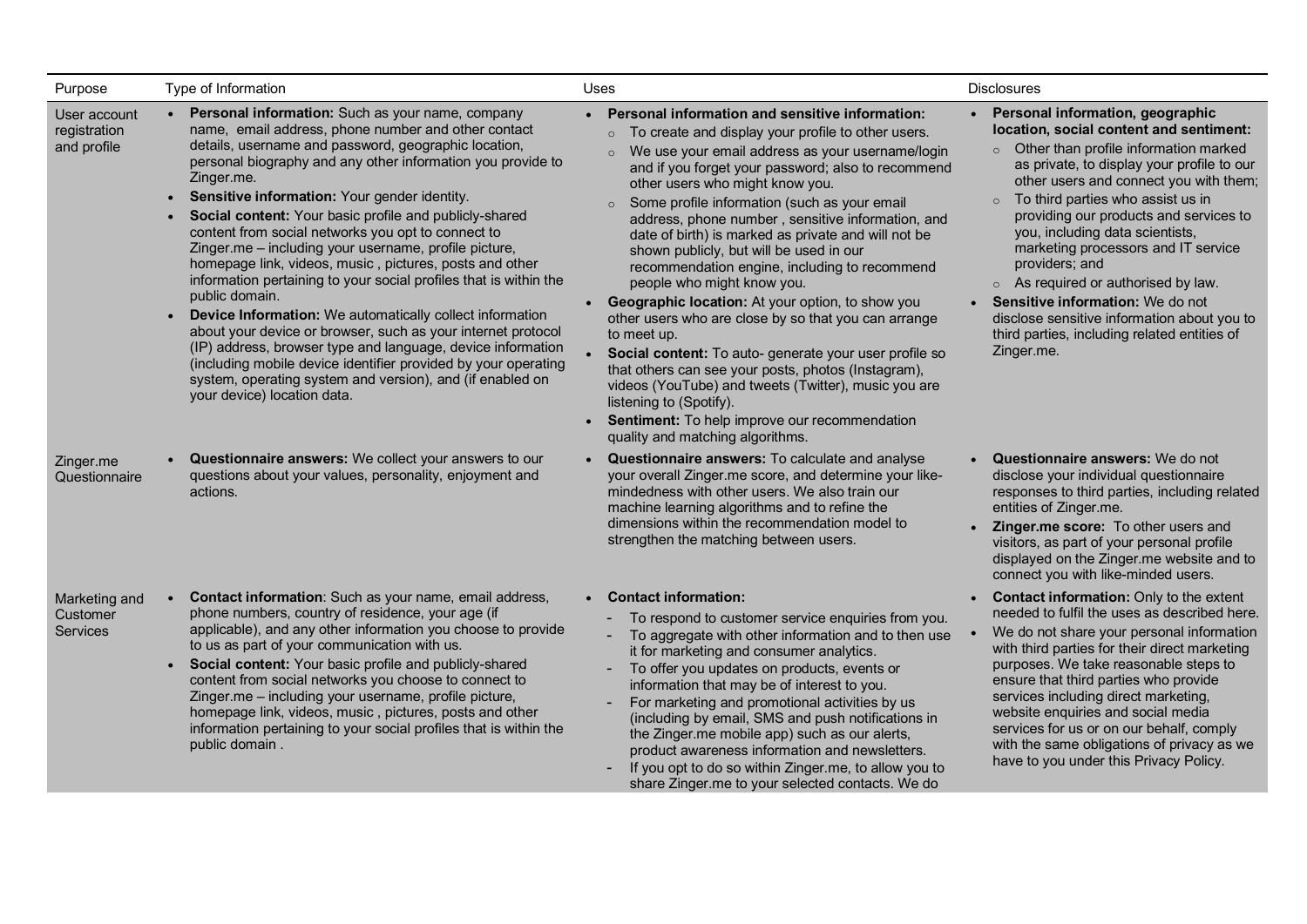| Purpose | Tvpe of Information_                          | Uses | <b>Disclosures</b> |
|---------|-----------------------------------------------|------|--------------------|
|         | not add your contacts to our marketing lists. |      |                    |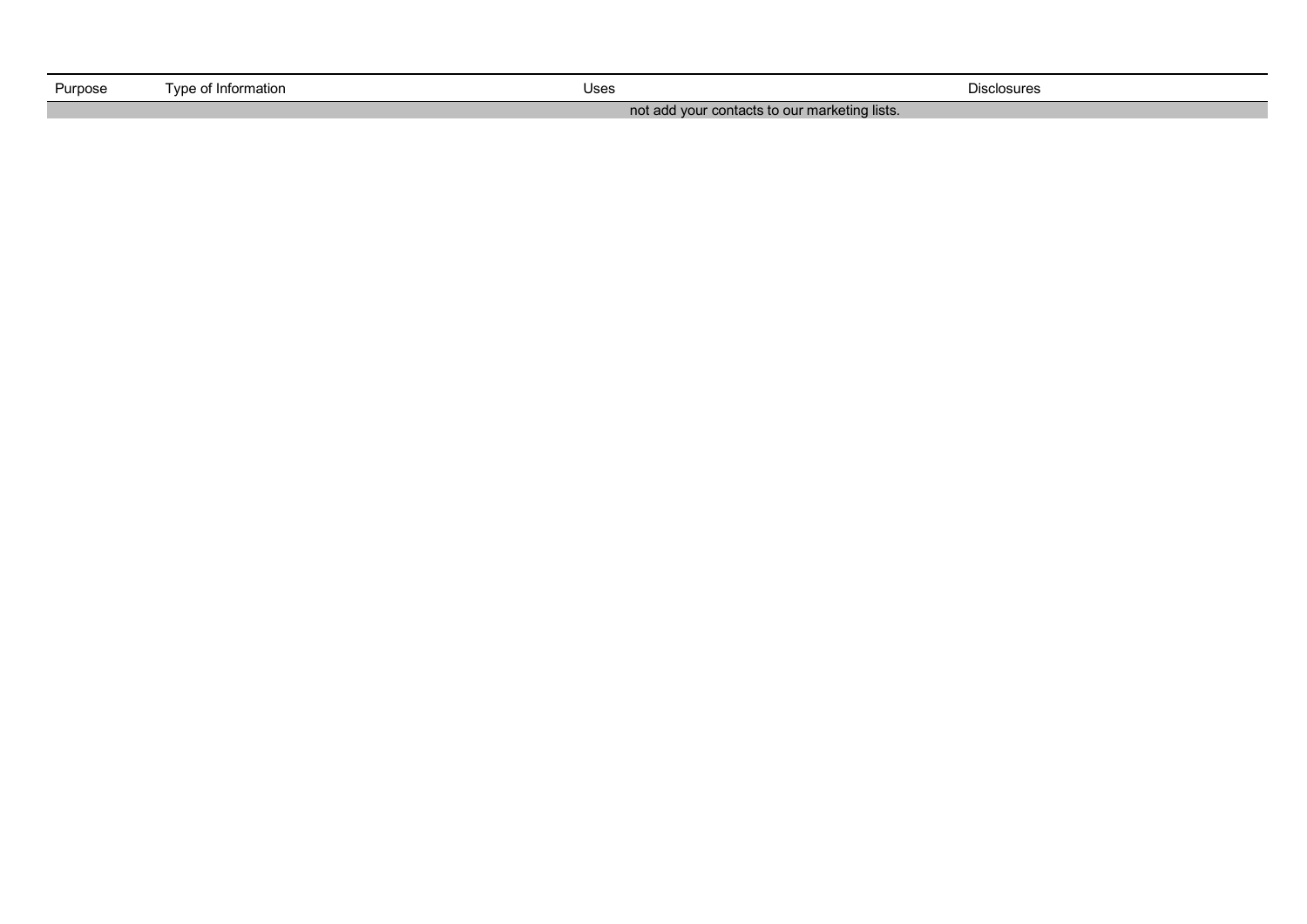# **3. How** Zinger.me **collects and holds personal information**

# 3.1 **Collection generally**

As much as possible or unless provided otherwise in this Privacy Policy or a notification, we will collect your personal information directly from you.

When you engage in certain activities, such as creating your personal profile or filling out an Zinger.me psychometric questionnaire or sending us feedback, we may ask you to provide certain information. It is completely optional for you to engage in these activities.

Depending upon the reason for requiring the information, some of the information we ask you to provide may be identified as mandatory or voluntary. If you do not provide the mandatory information or any other information we require in order for us to provide our products or services to you, we may be unable to provide our products or services to you in an effective manner, or at all.

| Instance or event of collection of<br>personal information                                                                                                                                                        | Main consequences if personal<br>information is not collected                                                          |  |
|-------------------------------------------------------------------------------------------------------------------------------------------------------------------------------------------------------------------|------------------------------------------------------------------------------------------------------------------------|--|
| Account creation<br>Your access to the Zinger.me<br>community                                                                                                                                                     | You will not be able to create an account.                                                                             |  |
| User profile details<br>This is your personality in the<br>Zinger.me community.                                                                                                                                   | We will be unable to match you with other<br>users who have similar profiles to you.                                   |  |
| Geographic location<br>We want to connect you with<br>business people who have similar<br>profiles and are near you.                                                                                              | We will be unable to show you other users<br>who are near to you.                                                      |  |
| Social networks<br>Rather than creating another social<br>platform that asks you to contribute<br>more or the same content, we simply<br>link your existing social network fees<br>within your Zinger.me profile. | You will have a generic profile on Zinger.me,<br>which might make it hard to connect with<br>business people like you. |  |

# 3.2 **Other collection types**

We may also collect personal information about you from other sources, such as competitions and also from third parties. Some examples of these alternative collection events are:

- (a) when we collect personal information about you from third parties; or
- (b) when we collect personal information about you from publically available sources including but not limited to social media platforms (such as Instagram, Youtube, Twitter, Spotify and Facebook).

# 3.3 **Notification of collection**

If we collect details about you from someone else, we will, whenever reasonably possible, make you aware that we have done this and why, unless special circumstances apply, including as described in this section **Error! Reference source**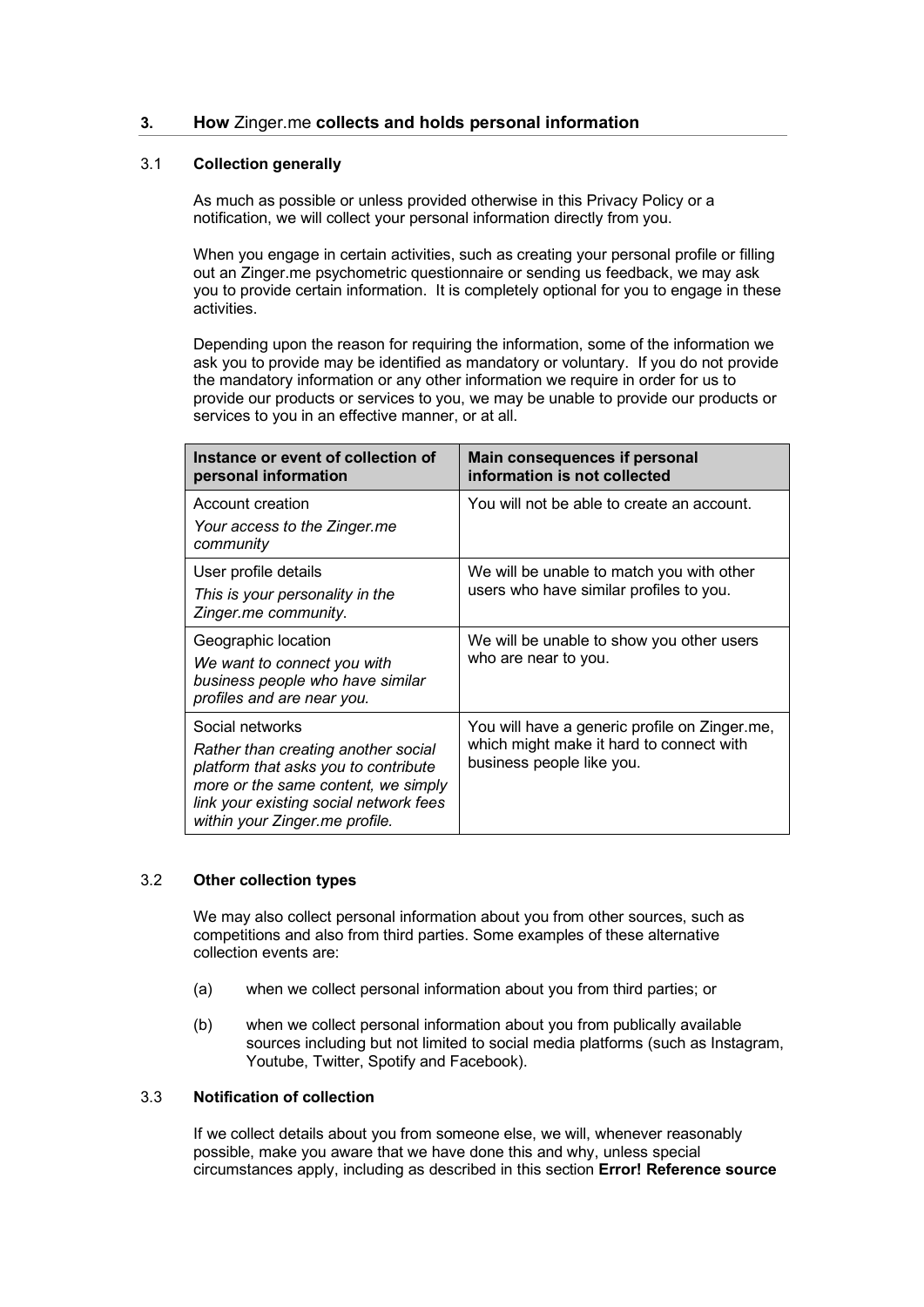**not found.** to 3.3(b) below. Generally speaking, we will not tell you when we collect personal information about you in the following circumstances:

- (a) where information is collected from publically available sources including but not limited to social media platforms (such as Instagram, Youtube, Twitter, Spotify and Facebook); or
- (b) as otherwise required or authorised by law.

# 3.4 **Unsolicited personal information**

In the event we collect personal information from you, or a third party, in circumstances where we have not requested or solicited that information (known as unsolicited information), and it is determined by Zinger.me (in its absolute discretion) that the personal information is not required, we will destroy the information or ensure that the information is de-identified.

In the event that the unsolicited personal information collected is in relation to potential future employment with Zinger.me, such as your CV, resume or candidacy related information, and it is determined by Zinger.me (in its absolute discretion) that it may consider you for potential future employment, Zinger.me may keep the personal information on its human resource records.

# 3.5 **How we hold your personal information**

Once we collect your personal information, we will either hold it securely and store it on infrastructure owned or controlled by us or with a third party service provider who have taken reasonable steps to ensure they comply with the *Privacy Act 1988* (Cth). We provide some more general information on our security measures in section 10 (**Data security and quality**).

#### 3.6 **Cookies and IP addresses**

If you use our website, we may utilise "cookies" which enable us to monitor traffic patterns, trends and to serve you more efficiently if you revisit our website. In most cases, a cookie does not identify you personally but may identify your internet service provider or computer.

We may gather your IP address as part of our business activities and to assist with any operational difficulties or support issues with our services. This information does not identify you personally.

However, in some cases, cookies may enable us to aggregate certain information with other personal information we collect and hold about you. Zinger.me extends the same privacy protection to your personal information, whether gathered via cookies or from other sources, as detailed in this Privacy Policy.

You can set your browser to notify you when you receive a cookie and this will provide you with an opportunity to either accept or reject it in each instance. However, if you disable cookies, you may not be able to access certain areas of our websites or take advantage of the improved web site experience that cookies offer.

# **4. Uses and discloses of personal information**

# 4.1 **Use and disclose details**

We provide a detailed list at section 2 of some common uses and disclosures we make regarding the personal information we collect.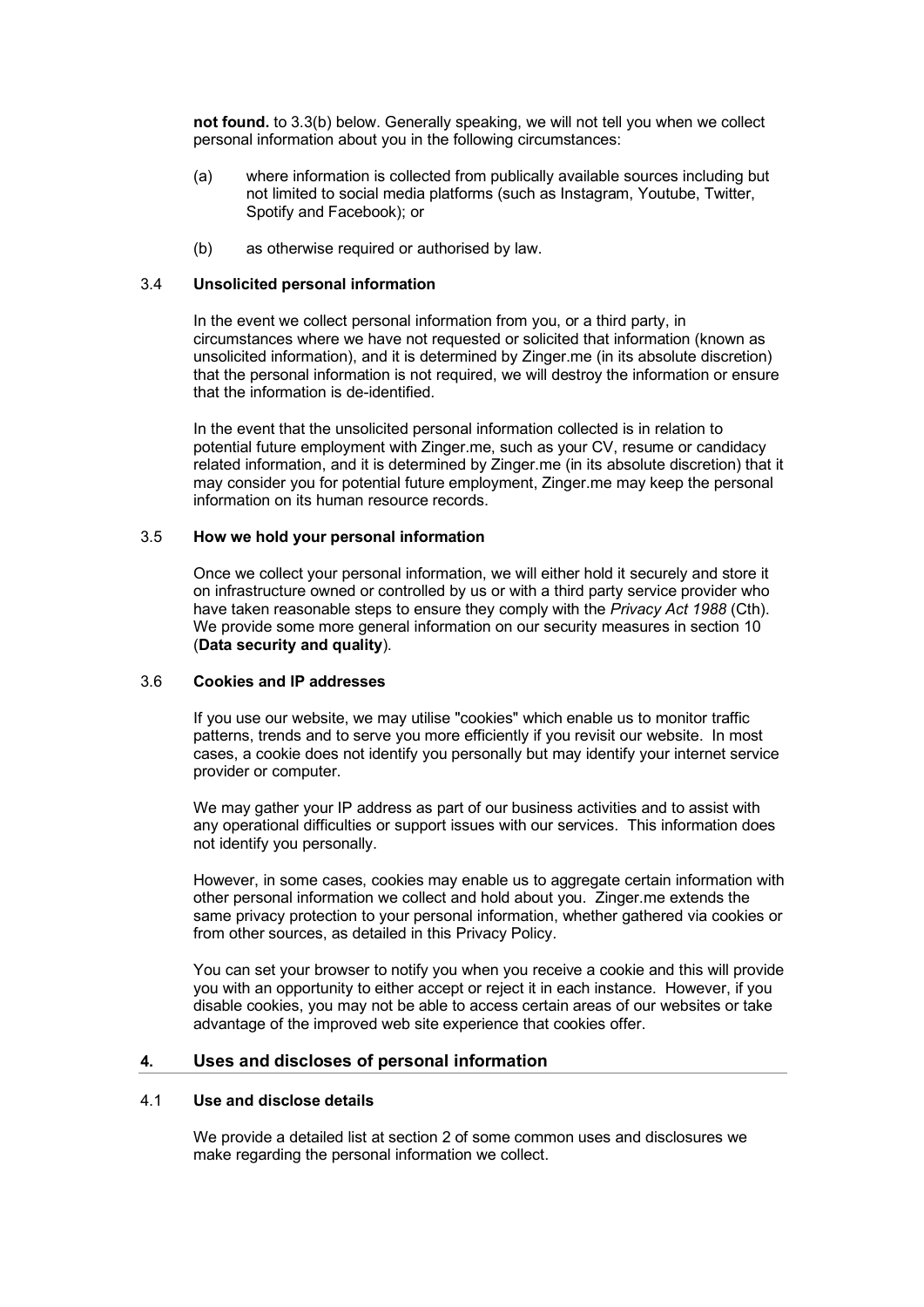# 4.2 **Other uses and disclosures**

We may also use or disclose your personal information and in doing so we are not required to seek your additional consent:

- (a) when it is disclosed or used for a purpose related to the primary purposes of collection detailed above and you would reasonably expect your personal information to be used or disclosed for such a purpose;
- (b) if we reasonably believe that the use or disclosure is necessary to lessen or prevent a serious or imminent threat to an individual's life, health or safety or to lessen or prevent a threat to public health or safety;
- (c) if we have reason to suspect that unlawful activity has been, or is being, engaged in; or
- (d) if it is required or authorised by law.

## 4.3 **Use and disclosure procedures**

In the event we propose to use or disclose such personal information other than for reasons set out in the above table at section 2 or as otherwise outlined in this Privacy Policy, we will first notify you or seek your consent prior to such disclosure or use.

Your personal information is disclosed to these organisations or parties only in relation to the products or services we provide to you or for a purpose permitted by this Privacy Policy.

We take such steps as are reasonable to ensure that these organisations or parties are aware of the provisions of this Privacy Policy in relation to your personal information.

#### 4.4 **Communications opt-out**

If you have received communications from us and you no longer wish to receive those sorts of communications, you should contact us via the details set out at the top of this document and we will ensure the relevant communication ceases. Any other use or disclosure we make of your personal information will only be as required or authorised by law or as permitted by this Privacy Policy or otherwise with your consent.

# **5. Sensitive information**

#### 5.1 **Sensitive information generally**

Sensitive information is a subset of personal information. It means information or opinion about an individual's racial or ethnic origin, political opinions, membership of a political organisation, religious beliefs or affiliations, philosophical beliefs, membership of a professional or trade association, membership of a trade union, sexual orientation or practices, criminal record, health information about an individual, genetic information, biometric information that is to be used for the purpose of automated biometric verification or biometric identification or biometric templates.

## 5.2 **Collection and use of sensitive information**

In general, we attempt to limit the collection of sensitive information we may collect from you, but depending on the uses you make of our products this may not always be possible and we may collect sensitive information from you in order to carry out the services provided to you. However, we do not collect sensitive information from you without your consent.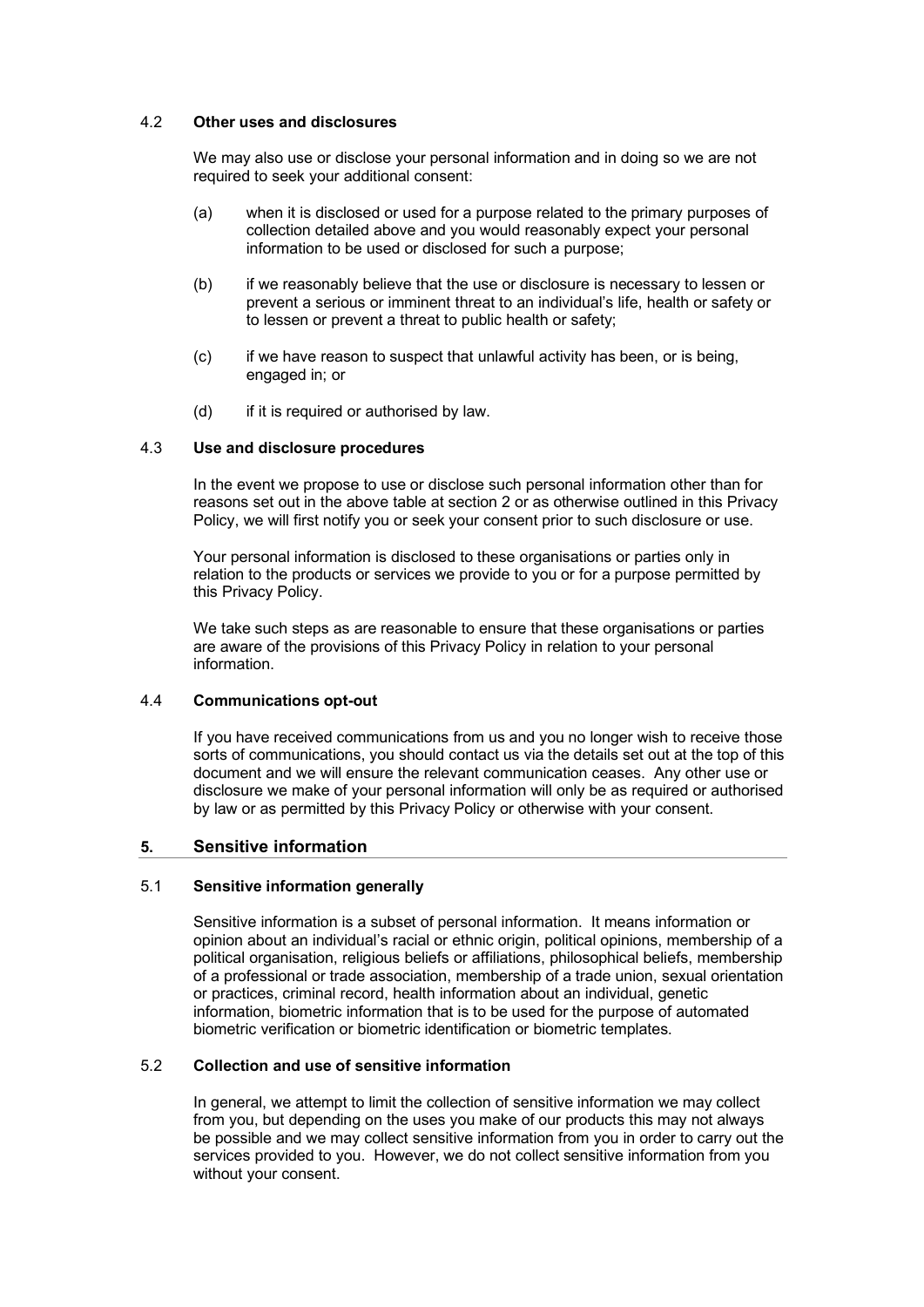The type of sensitive information we may collect about you is dependent on the services provided to you by Zinger.me will be limited to the purpose(s) for which it is collected. We set out some types of sensitive information we may collect about you in the "User account" and "Human resources" sections of the table at section 3 above.

We do not use sensitive information to send you Direct Marketing Communications (as set out in section 6 below) without your express consent.

#### 5.3 **Consent**

We may collect other types of sensitive information where you have consented and agree to the collection of such information. Generally speaking, we will obtain this type of consent from you at (or around) the point in time in which we collect the information.

#### **6. Direct Marketing**

## 6.1 **Express informed consent**

You give your express and informed consent to us using your personal information set out in the "Marketing Services" section of the table at section 2 of this document above.

to provide you with information and to tell you about our products, services or events or any other direct marketing activity (including third party products, services, and events) which we consider may be of interest to you, whether by post, email, SMS, messaging applications and telephone (**Direct Marketing Communications**).

#### 6.2 **Inferred consent and reasonable expectations of direct marketing**

Without limitation to section 6.1, if you have provided inferred or implied consent (e.g. not opting out where an opt-out opportunity has been provided to you) or if it is within your reasonable expectation that we send you Direct Marketing Communications given the transaction or communication you have had with us, then we may also use your personal information for the purpose of sending you Direct Marketing Communications which we consider may be of interest to you.

## 6.3 **Opt-out**

If at any time you do not wish to receive any further Direct Marketing Communications from us or others under this Section 6, you may ask us not to send you any further information about products and services and not to disclose your information to other organisations for that purpose. You may do this at any time by using the "unsubscribe" facility included in the Direct Marketing Communication or by contacting us via the details set out at the top of this document.

#### **7. Anonymity and pseudo-anonymity**

To the extent practicable and reasonable, we will endeavour to provide you with the option of dealing with Zinger.me on an anonymous basis or through the use of a pseudonym.

For example, when you choose your username or enter your name in your personal profile, we do not verify who you say you are. You can enter (almost) any pseudonym and name of your choice, but you must provide both for your account.

However, there may be circumstances in which it is no longer practicable for Zinger.me to correspond with you in this manner and your personal information may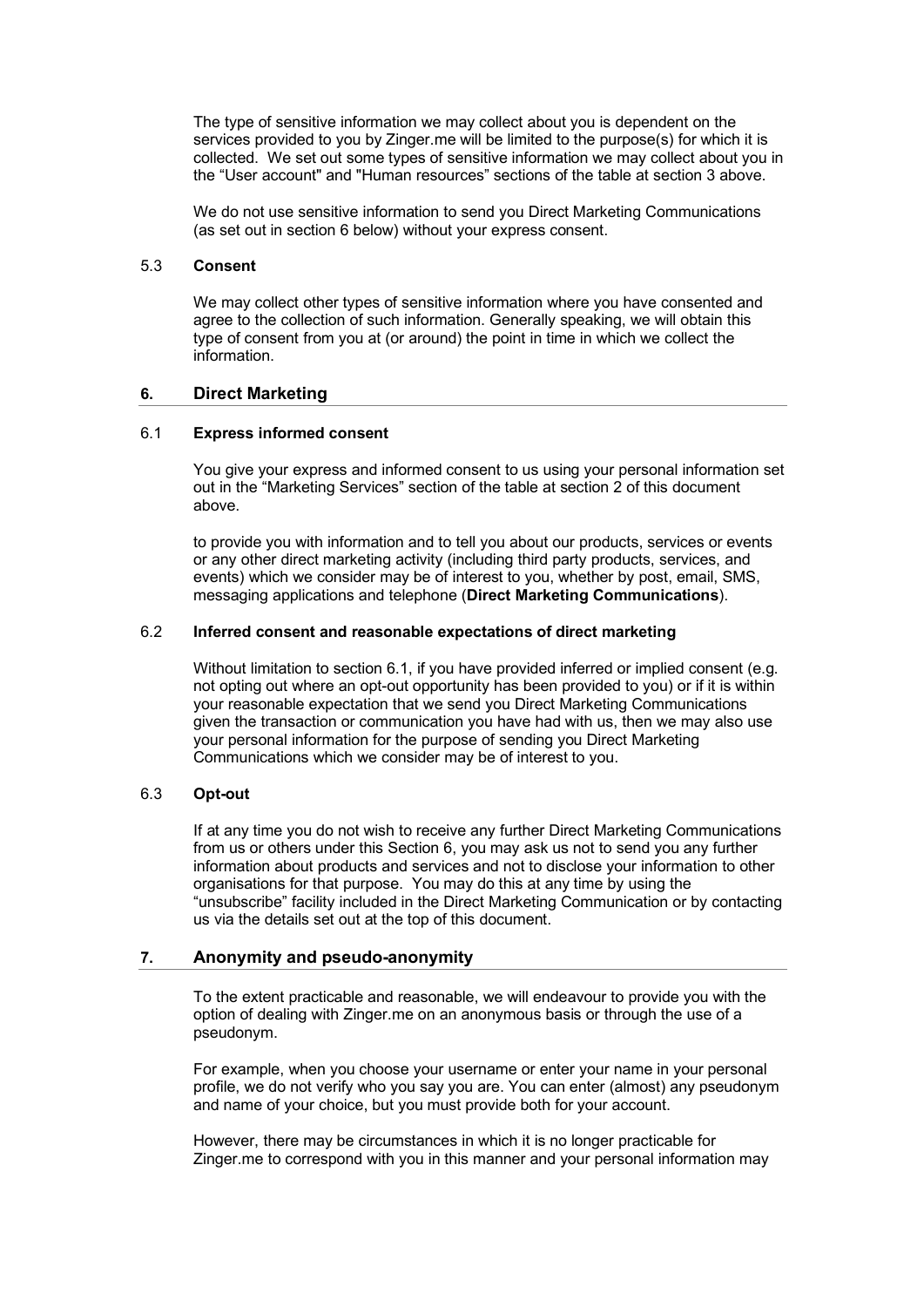be required in order to provide you with our products and services or to resolve any issue you may have.

# **8. Cross Border Disclosure**

# 8.1 **Cross border disclosures**

Any personal information collected and held by Zinger.me may be disclosed to, and held at, a destination outside Australia, including but not limited to the United States where we utilise third party service providers to assist Zinger.me with providing our goods and services to you. Personal information may also be processed by staff or by other third parties operating outside Australia who work for us or for one of our suppliers, agents, partners or related companies.

As we use service providers and platforms which can be accessed from various countries via an Internet connection, it is not always practicable to know where your information may be held. If your information is stored in this way, disclosures may occur in countries other than those listed above.

In addition we may utilise overseas IT services (including software, platforms and infrastructure), such as data storage facilities or other IT infrastructure. In such cases, we may own or control such overseas infrastructure or we may have entered into contractual arrangements with third party service providers to assist Zinger.me with providing our products and services to you.

# 8.2 **Provision of informed consent**

By submitting your personal information to Zinger.me, you expressly agree and consent to the disclosure, transfer, storing or processing of your personal information outside of Australia. In providing this consent, you understand and acknowledge that countries outside Australia do not always have the same privacy protection obligations as Australia in relation to personal information. However, we will take steps to ensure that your information is used by third parties securely and in accordance with the terms of this Privacy Policy.

The *Privacy Act 1988* requires us to take such steps as are reasonable in the circumstances to ensure that any recipients of your personal information outside of Australia do not breach the privacy principles contained within the *Privacy Act 1988*. By providing your consent, under the *Privacy Act 1988*, we are not required to take such steps as may be reasonable in the circumstances. However, despite this, we acknowledge the importance of protecting personal information and have taken reasonable steps to ensure that your information is used by third parties securely and in accordance with the terms of this Privacy Policy.

#### 8.3 **If you do not consent**

If you do not agree to the disclosure of your personal information outside Australia by Zinger.me, you should (after being informed of the cross border disclosure) tell Zinger.me that you do not consent. To do this, either elect not to submit the personal information to Zinger.me after being reasonably informed in a collection notification or please contact us via the details set out at the top of this document.

# **9. Data security and quality**

#### 9.1 **Zinger.me's security generally**

We have taken steps to help secure and protect your personal information from unauthorised access, use, disclosure, alteration, or destruction. You will appreciate, however, that we cannot guarantee the security of all transmissions or personal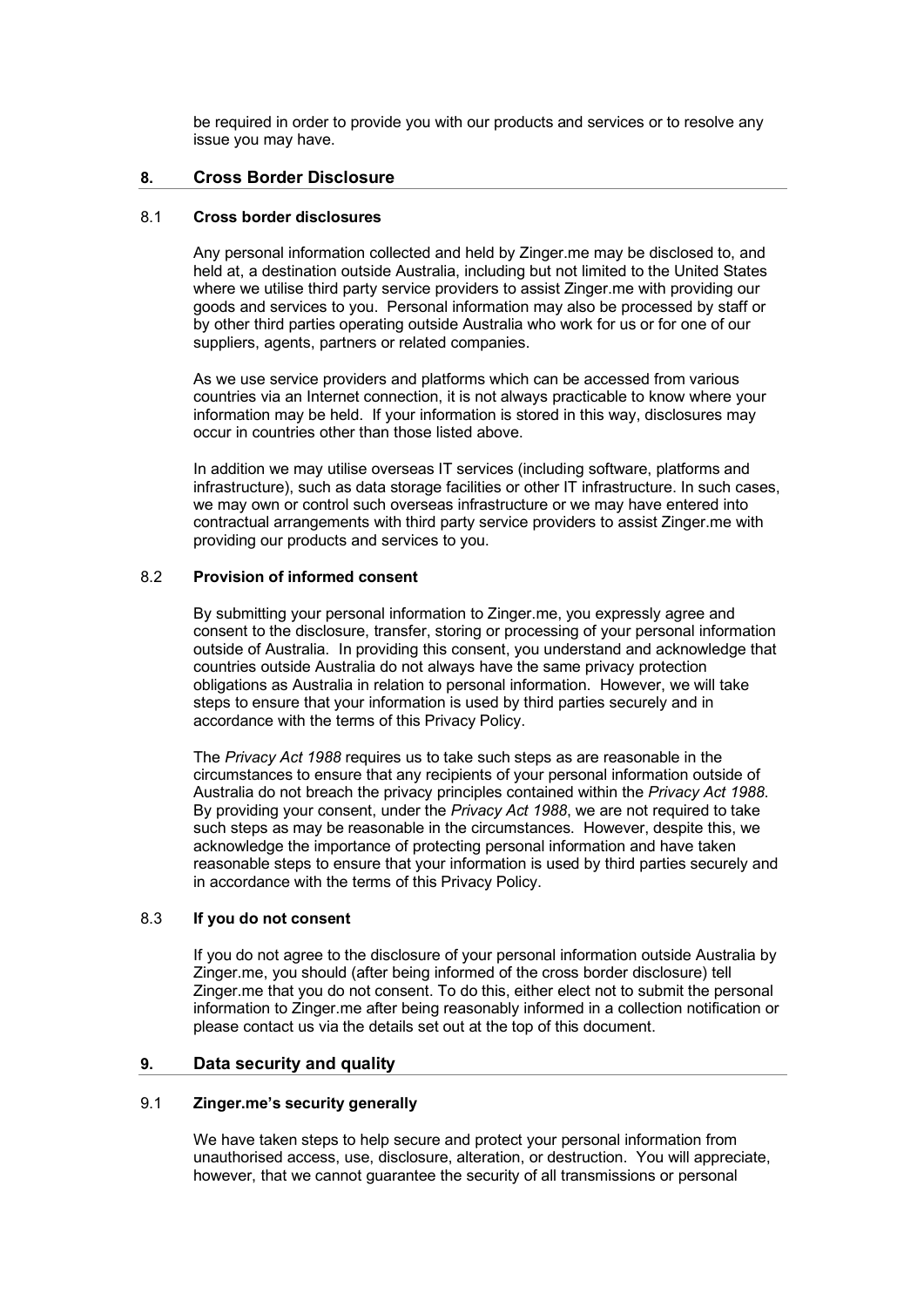information, especially where human error is involved or malicious activity by a third party.

Notwithstanding the above, we will take reasonable steps to:

- (a) make sure that the personal information we collect, use or disclose is accurate, complete and up to date;
- (b) protect your personal information from misuse, loss, unauthorised access, modification or disclosure both physically and through computer security methods; and
- (c) destroy or permanently de-identify personal information if it is no longer needed for its purpose of collection.

## 9.2 **Accuracy**

The accuracy of personal information depends largely on the information you provide to us, so we recommend that you:

- (a) let us know if there are any errors in your personal information; and
- (b) keep us up-to-date with changes to your personal information (such as your name or address).

We provide information about how you can access and correct your information in section 11.

## **10. Access to and correction of your personal information**

You are entitled to have access to any personal information relating to you which we hold, except in some exceptional circumstances provided by law (including the *Privacy Act* 1988 (Cth)). You are also entitled to edit and correct such information if the information is inaccurate, out of date, incomplete, irrelevant or misleading.

If you would like access to or correct any records of personal information we have about you, you are able to access and update that information (subject to the above) by contacting us via the details set out at the top of this document.

# **11. Resolving Privacy Complaints**

## 11.1 **Complaints generally**

We have put in place an effective mechanism and procedure to resolve privacy complaints. We will ensure that all complaints are dealt with in a reasonably appropriate timeframe so that any decision (if any decision is required to be made) is made expeditiously and in a manner that does not compromise the integrity or quality of any such decision.

# 11.2 **Contacting Zinger.me regarding complaints**

If you have any concerns or complaints about the manner in which we have collected, used or disclosed and stored your personal information, please contact us:

Email: help@zinger.me

Address: GPO Box 250, Brisbane, Queensland 4000 Australia

Please mark your correspondence to the attention of the Privacy Officer.